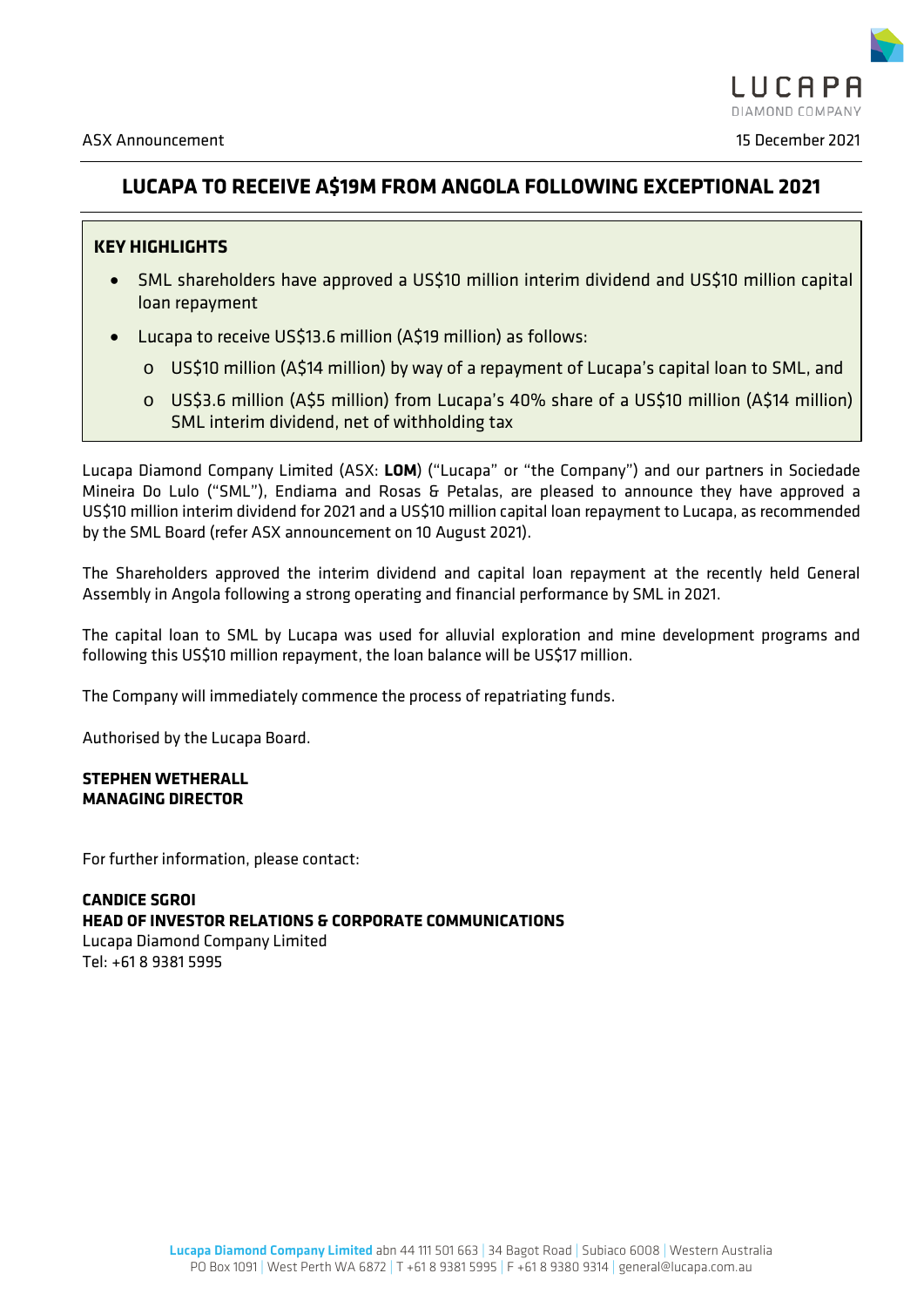### **ABOUT LUCAPA**

Lucapa Diamond Company Limited is an ASX listed diamond miner and explorer with assets in Africa and Australia. It has interests in two producing diamond mines in Angola (Lulo) and Lesotho (Mothae). The large, high-value diamonds produced from these two niche African diamond mines attract some of the highest prices per carat for rough diamonds globally.

The Lulo mine has been in commercial production since 2015, while the Mothae mine commenced commercial production in 2019.

Lucapa has recently acquired the Merlin Diamond Project in the Northern Territory of Australia. It consists of a 24 $km<sup>2</sup>$  mineral lease and a 283 $km<sup>2</sup>$  exploration licence encompassing the mineral lease. The mineral lease contains 11 previously discovered kimberlite pipes in three kimberlite clusters with an existing 4.4 million carat JORC 2012 compliant resource. There are two known diamondiferous kimberlites on the exploration licence.

Lucapa and its project partners are also exploring for potential primary source kimberlites or lamproites at the prolific Lulo concession in Angola, the Brooking project in Australia and the Orapa Area F project in Botswana.

The Board, management and key stakeholders in Lucapa have deep global diamond industry experience and networks all through the value chain from exploration to retail.

#### **Competent Person's Statement**

Information included in this announcement that relates to exploration results and resource estimates is based on and fairly represents information and supporting documentation prepared and compiled by Richard Price MAusIMM who is a Member of the Australasian Institute of Mining and Metallurgy. Mr Price is an employee of Lucapa Diamond Company Limited. Mr Price has sufficient experience which is relevant to the style of mineralisation and type of deposit under consideration and to the activity which he is undertaking to qualify as a Competent Person as defined in the 2012 Edition of the Australasian Code for Reporting Exploration Results, Mineral Resources and Ore Reserves. Mr Price consents to the inclusion in the announcement of the matters based on this information in the form and context in which it appears.

#### **No New Information**

To the extent that this announcement contains references to prior exploration results and Mineral Resource estimates, which have been cross referenced to previous market announcements made by the Company, unless explicitly stated, no new information is contained. The Company confirms that it is not aware of any new information or data that materially affects the information included in the relevant market announcements and, in the case of estimates of Mineral Resources that all material assumptions and technical parameters underpinning the estimates in the relevant market announcement continue to apply and have not materially changed.

#### **Forward-Looking Statements**

This announcement has been prepared by the Company. This document contains background information about the Company and its related entities current at the date of this announcement. This is in summary form and does not purport to be all inclusive or complete. Recipients should conduct their own investigations and perform their own analysis in order to satisfy themselves as to the accuracy and completeness of the information, statements and opinions contained in this announcement.

This announcement is for information purposes only. Neither this document nor the information contained in it constitutes an offer, invitation, solicitation or recommendation in relation to the purchase or sale of shares in any jurisdiction. This announcement may not be distributed in any jurisdiction except in accordance with the legal requirements applicable in such jurisdiction. Recipients should inform themselves of the restrictions that apply in their own jurisdiction. A failure to do so may result in a violation of securities laws in such jurisdiction.